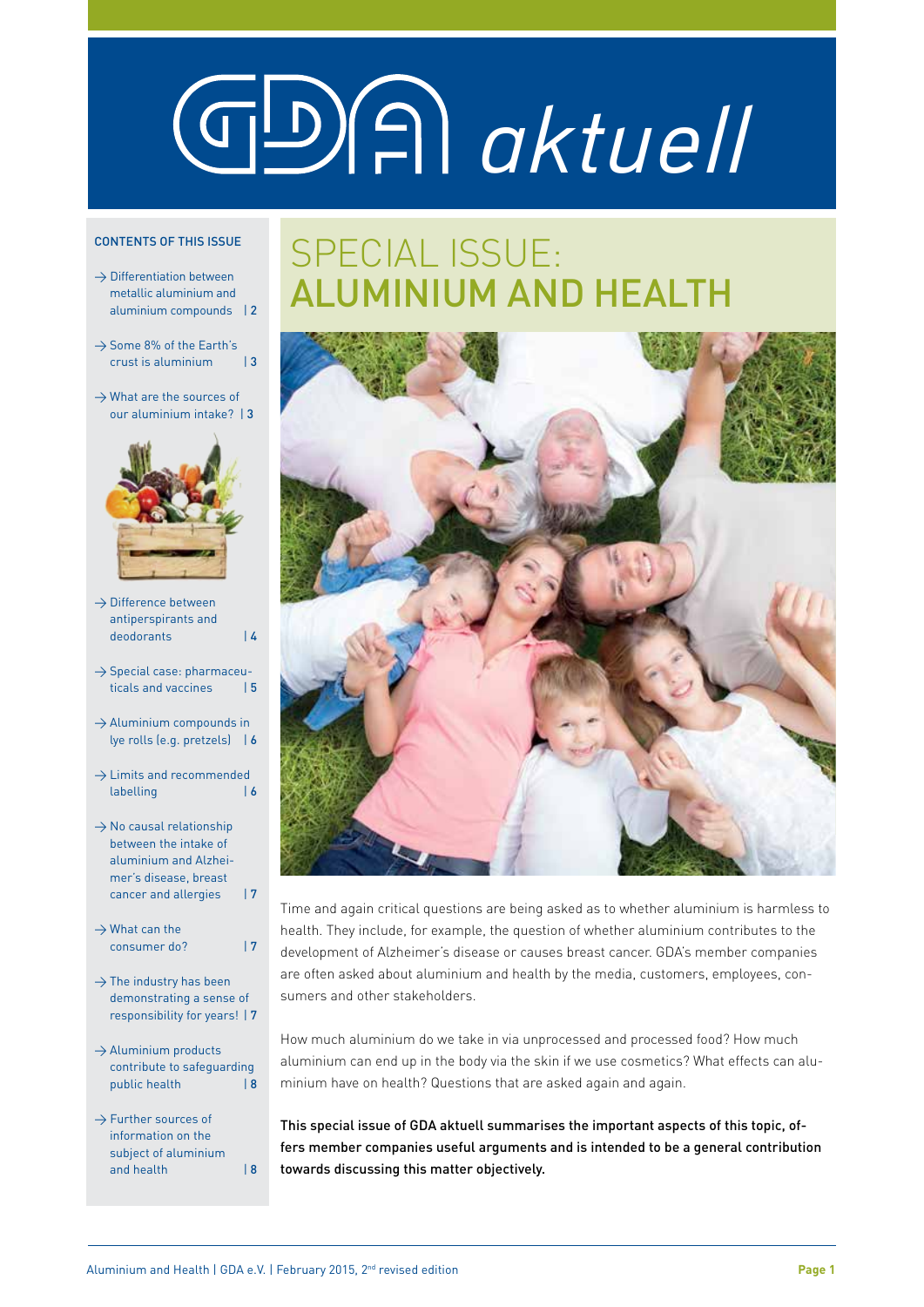

# Differentiation between metallic aluminium and aluminium compounds

Whenever this subject is discussed in public, people always refer simply to 'aluminium', just as above. Factually this is incorrect. Firstly it should be noted that one needs to differentiate between metallic aluminium and aluminium compounds (in other words compounds of other elements with aluminium in ionic form).

Metallic aluminium, mostly in the form of alloys with other elements, is used in the most diverse range of applications: in the automotive, building and construction, and electronics and electrical industries, and in materials and articles used for packaging, storing and processing food, cosmetics or pharmaceuticals, such as household equipment, cookware, cans, tubes, trays or foil.

Unlike gold or silver, aluminium does not occur naturally in metallic form; because of its strong tendency to react chemically it only ever occurs in compounds. Aluminium compounds, such as aluminium hydroxides, sulphates, chlorohydrates or fluorides, are also produced synthetically, in other words they are produced artificially in a chemical process. Some synthetic aluminium compounds are manufactured in large quantities. They find use in the most diverse industrial processes, such as water treatment, papermaking or the production of food additives, cosmetics and pharmaceutical products. Humans only take in aluminium in the form of compounds.

With **aluminium compounds** it should be noted that the fraction of aluminium in ionic form in a compound can vary depending on the type of compound. To evaluate the health risk to the consumer due to exposure to aluminium it is

not the aluminium compound as such that is important but merely the fraction of the aluminium in ionic form in the respective compound.

For simplicity, a differentiation will only be made here between metallic aluminium and aluminium compounds. And when one talks about limits for the intake of aluminium, one always means aluminium in ionic form.



Metallic aluminium



Aluminium compounds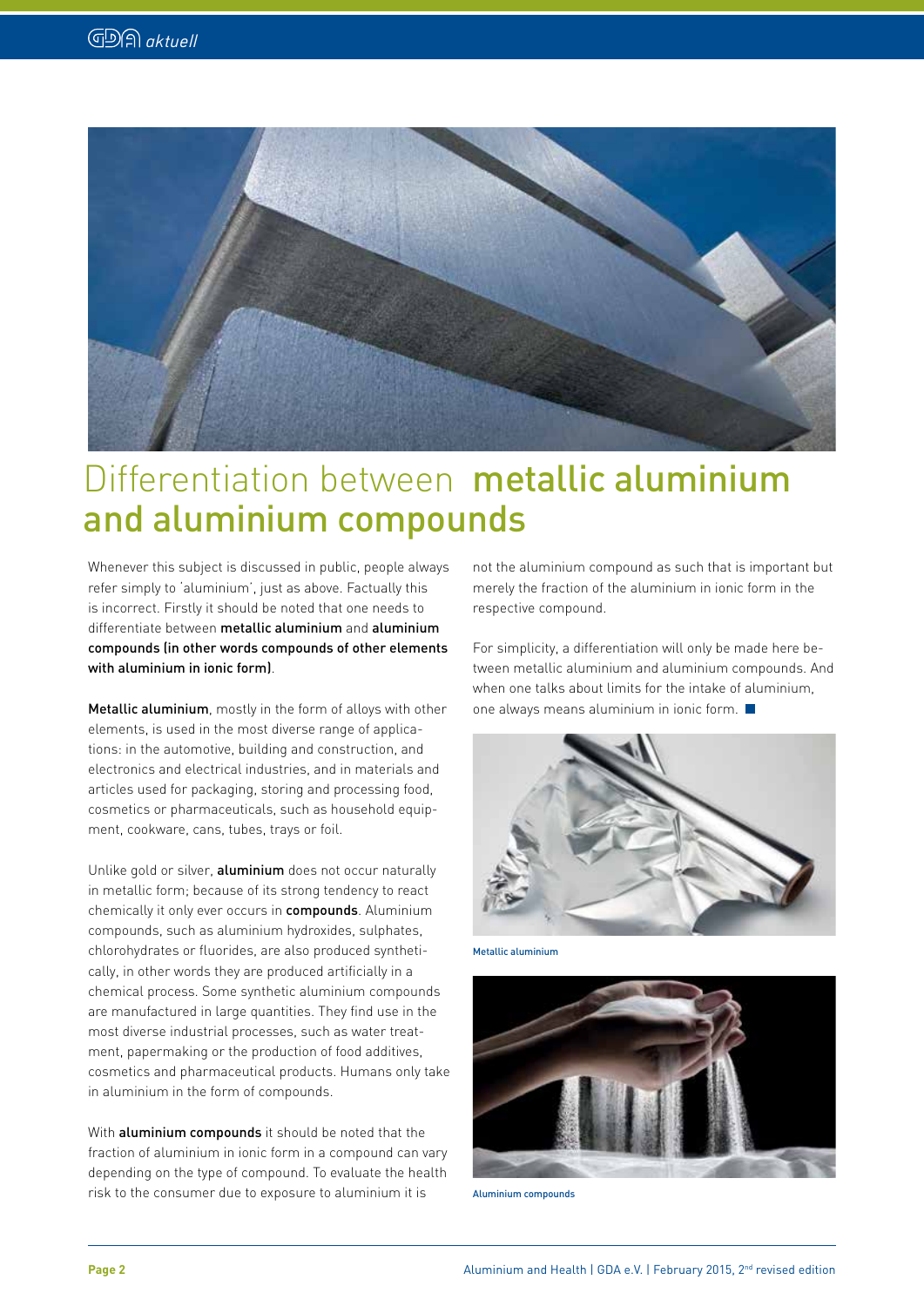# Some 8% of the Earth's crust is aluminium

Aluminium is the third most abundant element after oxygen and silicon and the most common metal in the Earth's crust. However, because of its base nature it almost always only occurs in nature as a compound in combination with other elements, for example as a constituent of clay, gneiss or granite. Accordingly, aluminium compounds are also present as natural constituents in numerous unprocessed foodstuffs.

According to a scientific opinion on the safety of aluminium from dietary intake

published by the European Food Safety Authority (EFSA) in May 2008, most unprocessed food contains less than 5 mg aluminium/kg. Higher concentrations (average levels 5-10 mg/kg) are often found in bread, cakes and pastries (with the highest concentrations in biscuits), some vegetables (with the highest concentrations in mushrooms, spinach, radish, Swiss chard, lettuce and corn salad), glacé fruits, dairy products, sausages, offal, shellfish, sugar-rich foods, baking mixes, and the majority of flours and farinaceous products.

Foodstuffs with very high mean concentrations include tea leaves, herbs, cocoa and cocoa products, and spices. Here the average aluminium content can sometimes be well in excess of 100 mg/kg.

## What are the sources of our aluminium intake?

#### The most important sources of the oral intake of aluminium compounds are

- non-processed foodstuffs with a high natural aluminium content (up to 60%)
- food additives (up to 40%).

#### Of secondary importance are

- food contact materials and articles made of aluminium, such as household utensils, packaging or household foil (1-4%)
- drinking water (1-2%).

According to a report by the European Food Safety Authority (EFSA), our daily aluminium intake via food is 1-15 mg aluminium depending on the country where we live and our dietary habits. This would represent up to 0.2 mg/kg body weight per day for adults and up to about 0,35 mg/kg body weight in the case of children and infants.



In the case of healthy people, more than 99% of the daily aluminium intake via food is discharged via excrement or the kidneys without being taken in by the body. However, for people with a damaged kidney function, especially chronic renal insufficiency (e.g. dialysis patients), the ability to secrete absorbed aluminium is limited; accumulations in the body and health damage (e.g. softening of the bones or damage to the central nervous system) can occur.

Packaging made from or with aluminium, for example (beverage) cans, bottles, tubes, drinks or food cartons, pouches or blisters, are mainly coated or lacquered to prevent a corrosive attack on the aluminium by the contents and a possible release of aluminium compounds into the products. The metallic aluminium is, as it were, being protected against the contents which it actually protects.

 $\rightarrow$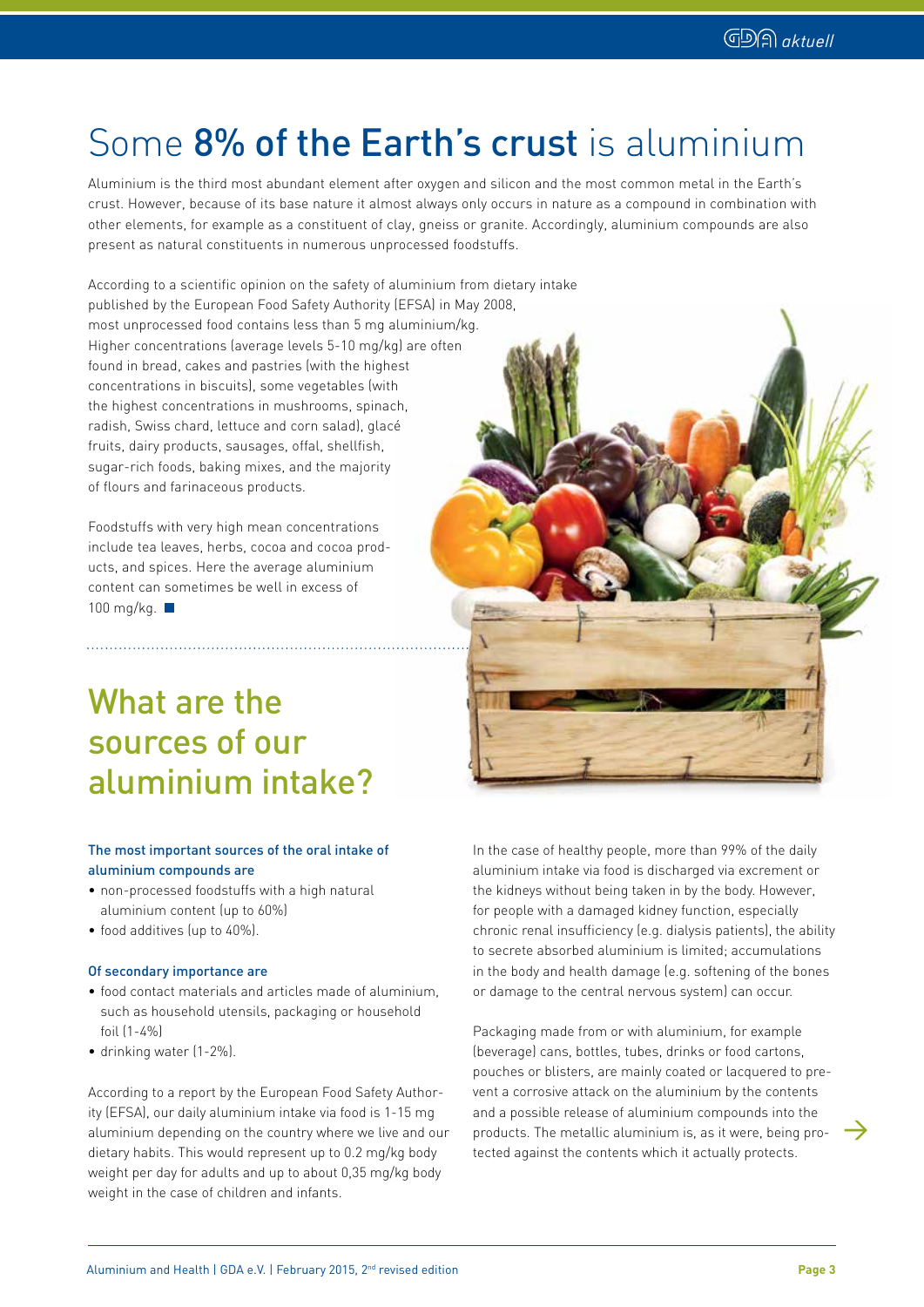$\rightarrow$ 

Uncoated aluminium materials and articles like cookware or aluminium foil carry advice for the consumer to ensure that they are properly used, pointing out that these items are unsuitable for contact with and/or for the storage of acidic or salty food. It should be noted here that the aluminium oxide that forms on the surface of metallic aluminium on exposure to air is stable over the pH range 4.5 to 8.5.

#### Intake via the skin

There is currently much discussion as to whether and to what extent the use of cosmetics leads to the intake of aluminium compounds via the skin (dermal ingestion). Face creams, body lotions, haircare products or make-up can all contain aluminium compounds as additives, usually in small amounts. However, according to information from the German Cosmetic, Toiletry, Perfumery and Detergent Association (IKW), most of the aluminium-containing ingredients in cosmetics are practically insoluble so that the intake of aluminium via the skin is impossible. Antiperspirants do contain soluble aluminium salts but these form insoluble complexes on reaction with sweat on the surface of the skin.

Scientific evaluation of known data by IKW shows that the intake of aluminium as a result of the normal daily use of cosmetics like antiperspirants is within the weekly

tolerable intake. This also applies when they are used with shaven skin. The German Federal Institute for Risk Assessment (BfR) has carried out its own investigation and points out that daily use may possibly result in the permitted limits being exceeded. However, the BfR says it will only be able to issue a final evaluation of the health risk due to aluminium-containing cosmetic products when the results of further studies are available. A relevant investigation is currently being carried out by an independent scientific institute. The study has been commissioned by an international consortium of companies from the cosmetics industry.



**!**

#### DIFFERENCE BETWEEN ANTIPERSPIRANTS AND DEODORANTS

Aluminium compounds like aluminium chlorohydrate are often used in antiperspirants. Aluminium chlorohydrate inhibits sweating as a result of its ability to tighten the skin and the fact that it forms a gel-like



protein complex that temporarily blocks the sweat ducts by acting like a plug. The plug is rejected after a certain time as a part of the skin's natural regeneration process.

Aluminium compounds are rarely used in **deodor**ants for their antimicrobial properties. In contrast to antiperspirants, deodorants only tie up volatile, unpleasant smelling compounds and cover up the smell with perfume oils. They do so without blocking the sweat ducts. Deodorants therefore only act in an antibacterial and odour-inhibiting manner without reducing sweating. Underarm perspiration gradually reduces the antibacterial protection so that the effect is not as long lasting as it is with an antiperspirant.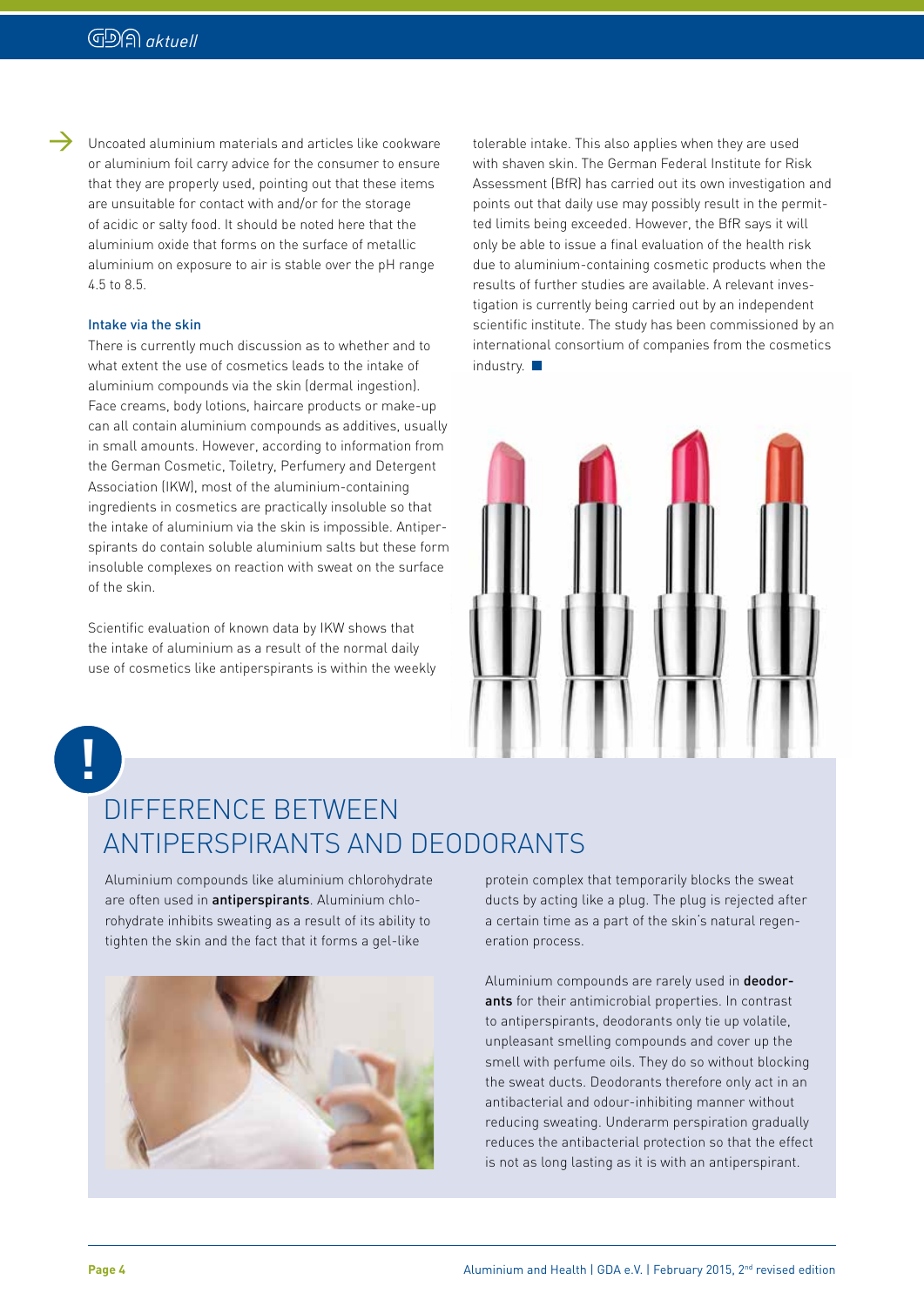

#### SPECIAL CASE: PHARMACEUTICALS AND VACCINES

Aluminium compounds are used in medicines and vaccines.

These include, for example, popular medication for heartburn, some of which is available over the counter. Medicines that bind gastric acid (antacids) often contain aluminium trisilicate and aluminium hydroxide. They can contain more than 200 mg aluminium in the form of a single tablet.

Therefore to avoid an excessive intake of aluminium, especially in connection with renal insufficiency or long-term use, manufacturers advise users in the accompanying directions for use to regularly check the aluminium level in the body in order to avoid an excessive intake of aluminium.

Aluminium compounds are also present in some vaccines as so-called adjuvants, namely in the form of aluminium hydroxide, aluminium phosphate or aluminium hydroxyphosphate. The amount of aluminium contained in a vaccine is between 0.3 and 1.5 mg per dosage. If one takes the different vaccinations and the number of booster vaccinations required into account, a person would be subjected to a maximum dosage of 15 mg during his or her lifetime. This is approximately equivalent to the normal oral intake over two days.

Aluminium compounds injected subcutaneously (i.e. via the connective and adipose tissues) or intramuscularly dissolve slowly and enter the bloodstream. The aluminium is then discharged in the urine in the same way as the aluminium absorbed via the gastrointestinal tract. Replacing the currently used adjuvants would involve conducting an in-depth investigation of possible alternatives before they could receive approval. Any withdrawal on precautionary grounds would have grave consequences for the immunogenicity and protective effect of the vaccines currently used and would jeopardise vaccination programmes worldwide.

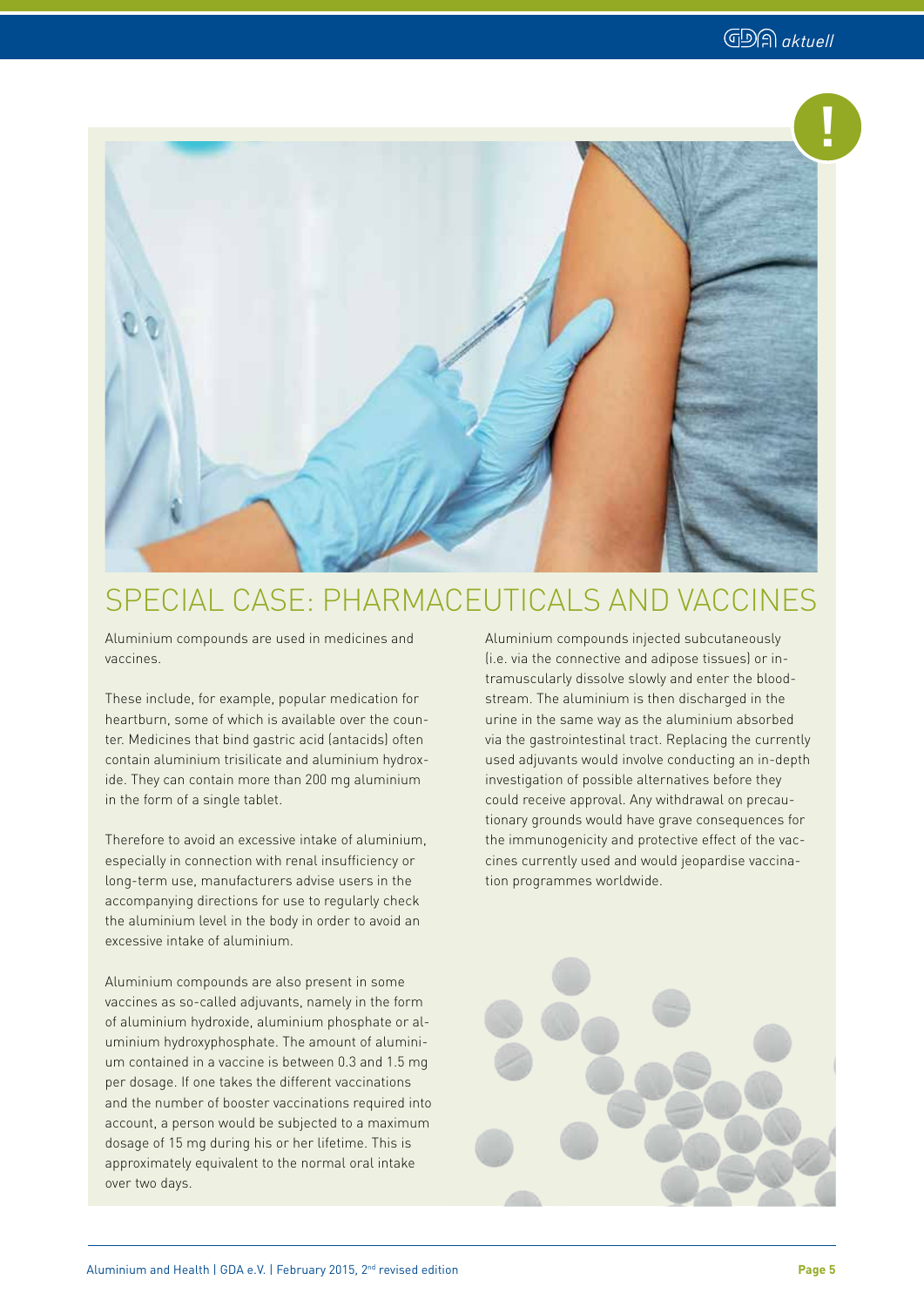# **!**

# COMPOUNDS IN LYE ROLLS (E.G. PRETZELS)

The subject of aluminium compounds in lye rolls is particularly topical in southern Germany where these products are consumed in large quantities and where there is a correspondingly high level of exposure.

Checks carried out by Bavarian enforcement authorities repeatedly found levels of aluminium in lye rolls that exceeded the maximum permitted value in Bavaria of 10 mg/kg fresh weight (there is currently no legal limit that is valid for the whole of Germany or throughout Europe). Lye rolls with an aluminium content in excess of the maximum value of 10 mg/kg fresh weight are classified as being unsafe and thus not fit for consumption.

However, it was found it was possible to avoid the high aluminium values by introducing suitable technological measures. Already in November 2002 the Federal Institute for Risk Assessment (BfR) issued a statement on this subject in which it recommended avoiding using processes that cause a large amount of aluminium to be released into baked products (such as immersing the aluminium baking trays in caustic soda).

Via its member associations and the bakers' guild, the Central Association of German Bakers has called upon bakeries to avoid producing lye rolls with a high aluminium intake due to inappropriate production methods. In specially produced information sheets on the use of caustic soda with aluminium baking trays in the lye roll production it draws attention to the fact that the caustic soda becomes enriched with aluminium compounds if the aluminium trays are immersed repeatedly in the lye. If one avoids use of such lyes, the pieces of dough can be baked on aluminium trays without any reservations. Other alternatives for this special case are the additional use of baking paper or the use of stainless steel baking trays.

#### Limits and recommended labelling ALUMINIUM

The long-term intake of aluminium should not exceed the maximum level of 1 mg/kg body weight per week set by the European Food Safety Authority or the specific limiting value for the release of aluminium from food contact materials and articles of 5 mg/kg of food recommended by the Council of Europe.



The Council of Europe's guideline concerning metals and alloys intended to come into contact with foodstuffs specifies test methods to be used for determining the release of aluminium from utensils. Here one needs to know the natural aluminium content of the foodstuff before determining the relaease from the utensil. Only in this way can one properly judge whether the specific release limit specified by the Council of Europe is met.

The guideline also envisages suitable labelling for uncoated materials and articles made from metallic aluminium so that an improper use by the consumer can be avoided (e.g. packaging or storing salty or acidic foodstuffs in these utensils).

In 2011 and in the light of new scientific studies, the Joint FAO-WHO Expert Committee on Food Additives (JECFA) established a limit for the acceptable intake of aluminium of 2 mg/kg body weight per week (which is double the EFSA limit from 2008), so that there are currently two different scientifically derived limits here.

If the recommended limit is exceeded for a short while, and not permanently, one has to conduct a risk assessment in the specific case to ascertain whether the consumer's exposure poses a health risk. This need not necessarily be the case.  $\blacksquare$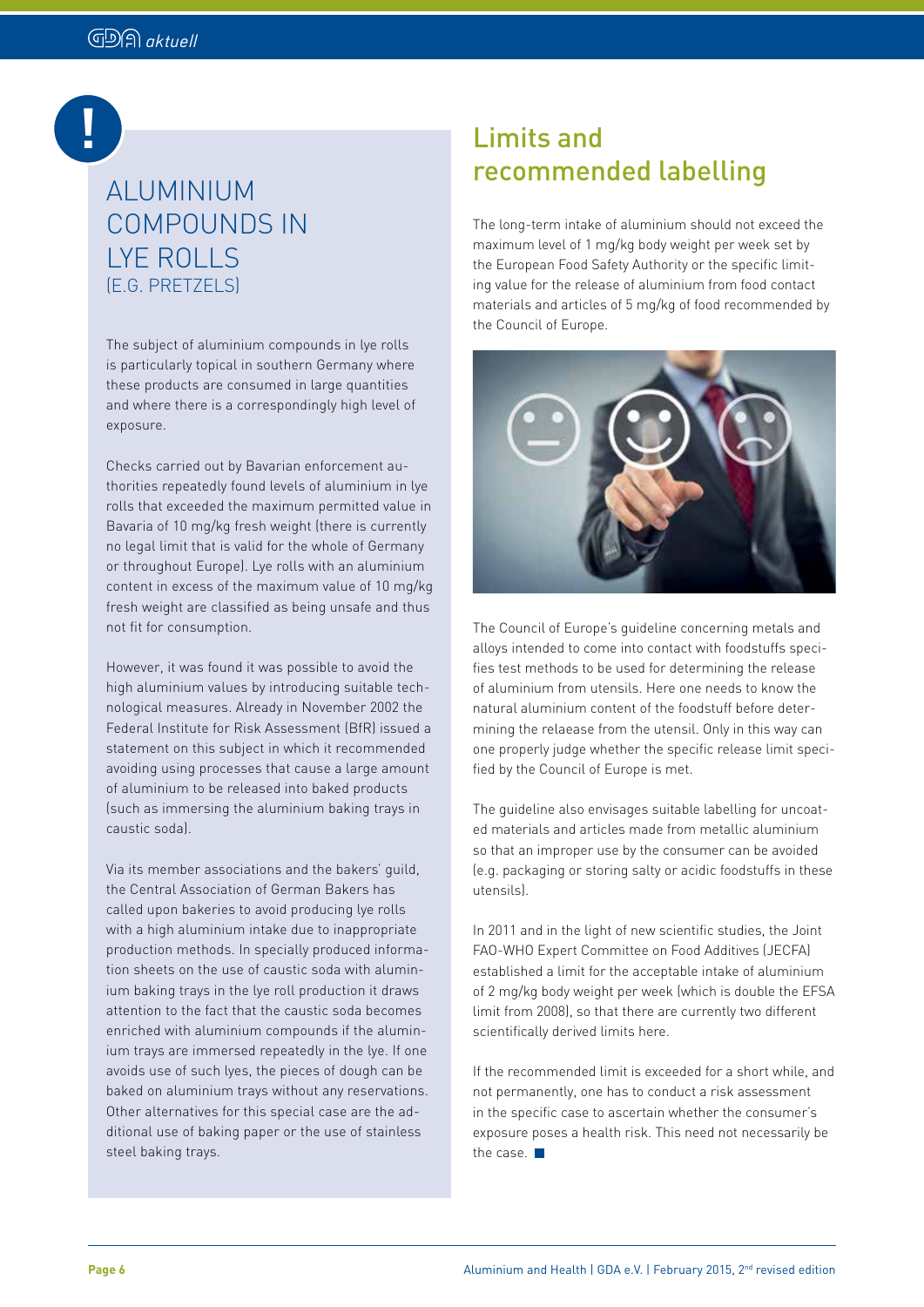#### No causal relationship between the intake of aluminium and Alzheimer's disease, breast cancer and allergies

Time and again there is debate both in public and within the scientific community as to whether there is a causal relationship between the intake of aluminium and Alzheimer's disease, breast cancer and allergies.

At the international BfR Consumer Protection Forum entitled 'Aluminium in Everyday Life: A Health Risk?' held at the Federal Institute for Risk Assessment (BfR) in Berlin on 26 and 27 November 2014, the BfR declared that

- no clear link between increased aluminium intake and Alzheimer's disease or breast cancer has yet been proven scientifically because of the contradictory data available
- aluminium is not suspected of causing allergies.

The conclusions of the BfR are also backed by the respective positions of the Alzheimer Association and the World Health Organisation (WHO).

#### What can the consumer do?

For many years, aluminium compounds have been included in the list of ingredients shown on food packaging (E numbers) and cosmetics. Consumers can reduce their intake of aluminium compounds from foodstuffs, food additives and uncoated materials and articles via their eating habits and the proper use of aluminium materials and articles in accordance with attached instructions for use. In addition, some cosmetics manufacturers voluntarily provide additional product labelling which is intended, for example, to make it easier for consumers to choose whether they use antiperspirants or deodorants with or without aluminium salts.  $\blacksquare$ 



#### The industry has been demonstrating a sense of responsibility for years!

Manufacturers of aluminium packaging or composite packaging containing aluminium foil as well as food producers ensure that packaging is suitable for the products



to be packed and conforms to food legislative requirements by means of suitable packaging specifications (choice of material, composite structure, lacquering) and the associated compliance and storage tests.

As part of their due diligence, all participants in the supply chain work together to avoid exceeding the release limits and reducing consumers' exposure to aluminium compounds from various sources of intake.

Currently the enforcement authorities and the legislator do not see any risk to the consumer's health and consequently any need for legislative action.